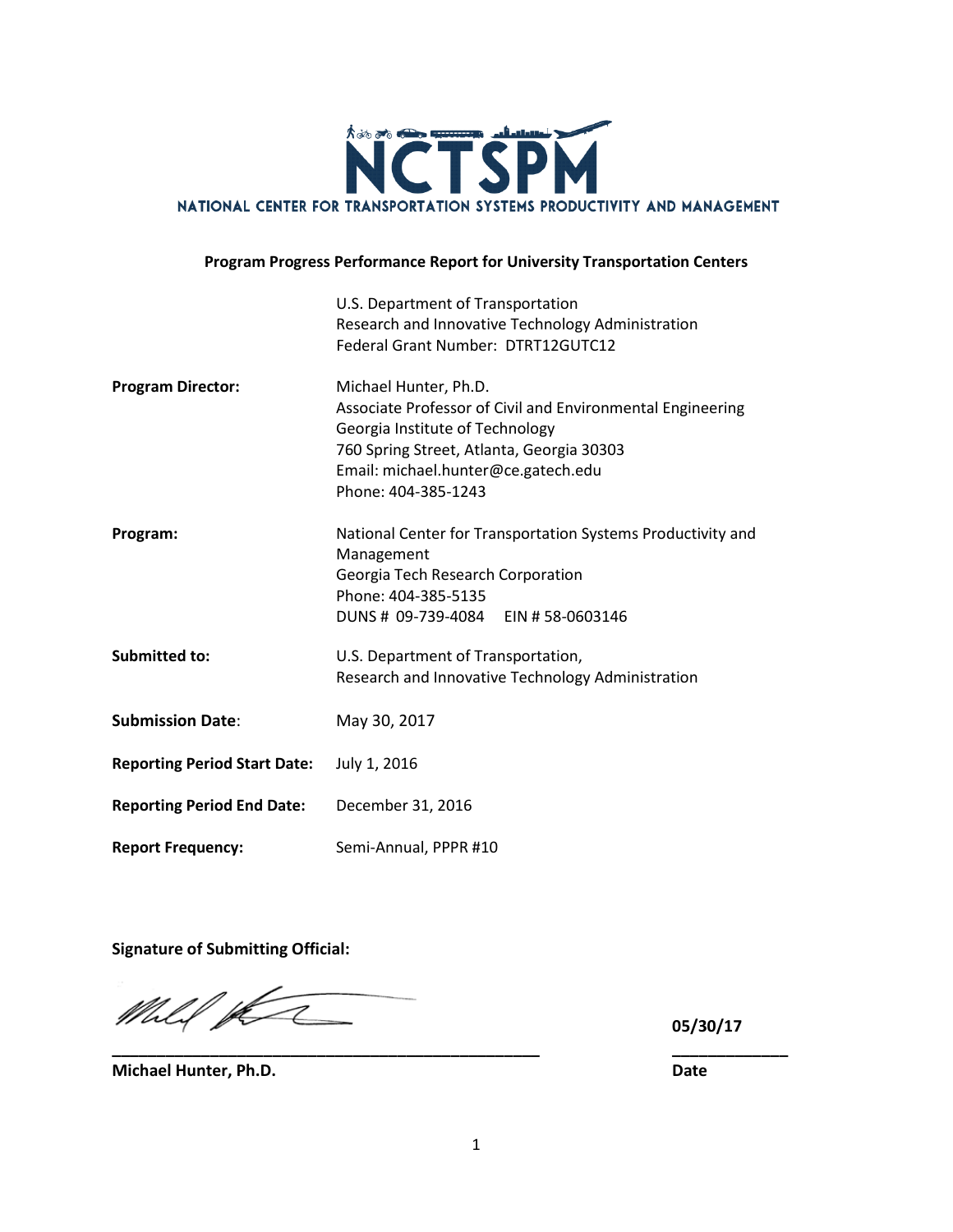

## **Accomplishments**

## **What are the major goals of the program?**

The National Center for Transportation Systems Productivity and Management (NCTSPM), a Tier I University Transportation Center, was founded to facilitate, coordinate, and conduct research and educational programs toward the following goals:

- Conduct multi-disciplinary research on topics relevant to the relationship among transportation infrastructure (state-of-good-repair), economic competiveness, and safety
- Disseminate research results and other products of the Center to the transportation community
- Promote transportation education and professional development on topics relating to Center research
- Establish a central point of contact and promotion of best practices (e.g., through a web site or list serve) for materials relating to transportation systems performance and management
- Promote diversity in the workforce through active recruitment of women and minority students into degree programs
- Act as a national resource for the debates and discussions that focus on the evolving national transportation program and future directions
- Explore international cooperative activities with research entities in selected countries where similar research interests exist

### **What was accomplished under these goals?**

Accomplishments for the reporting period are discussed below and organized by major center goal.

### *Conduct multi-disciplinary research on topics relevant to the relationship among transportation infrastructure (state-of-good-repair), economic competiveness and safety*

NCTSPM supports multi-disciplinary research. Some projects simultaneously address infrastructure and safety; others deal with state-of-good-repair and economic competitiveness; while still others address all three of our themes. Our researchers represent a variety of disciplines: civil engineering, urban planning, economics, public health, and public policy.

A full listing of NCTSPM-funded research projects can be found at the end of this report.

UAB Continued work on three UTC projects, all of which are collaborations with center universities. Topics include drive-by damage detection of bridges, evaluation of FRP retrofits to bridge structures, and the use of ITS technologies for EMS.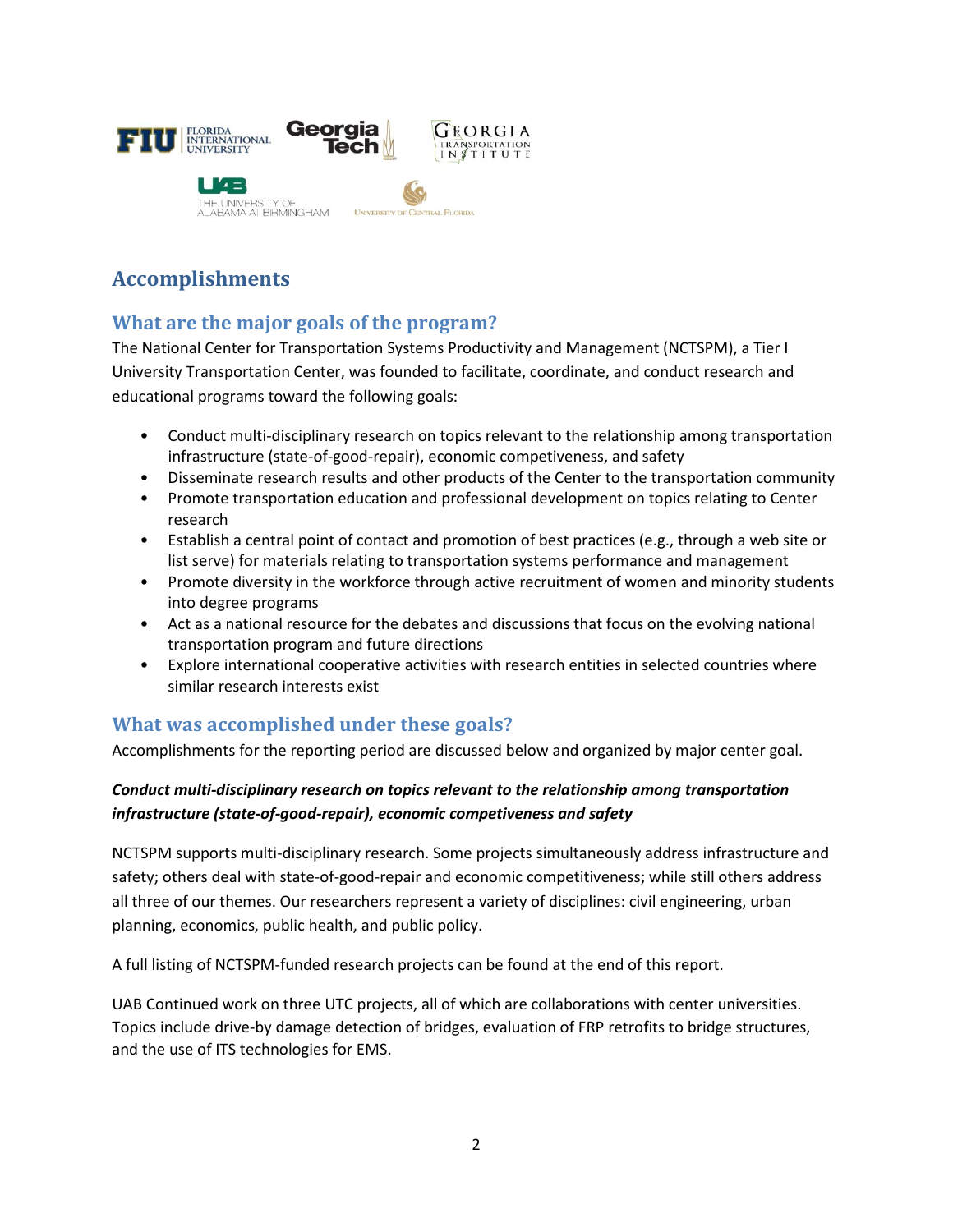Georgia Tech completed final reports for three projects and continued working on four projects.

#### *Disseminate research results and other products of the Center to the transportation community*

NCTSPM posts research updates to its website on a regular basis. A Project Information Form for each project is posted on the website, as well as related documents, such as pictures, posters, reports, and presentations. Information on NCTPSM's research is also posted to the Georgia Tech Transportation Alumni group on LinkedIn and on the Georgia Tech Civil Engineering website.

In 2016, NCTSPM produced over 111 research reports and journal publications, and presented over 66 conference proceedings, invited presentations/lectures on research findings, workshops, seminars, and webinars on a variety of research projects and produced one patent. Research papers were cited over 85 times in 2016.

UAB researchers published 11 papers related to NCTSPM projects and made eight conference presentations during this period. Details of these papers and presentations are provided in this document.

UCF researchers gave several presentations related to the O/D project held for District 5, FDOT.

FIU made two presentations at the 10th University Transportation Center Spotlight Conference: Pedestrian and Bicycle Safety, Washington, DC, December 1-2, 2016.

#### *Promote transportation education and professional development on topics relating to Center research*

NCTSPM actively promotes education and professional development.

UCF engaged three graduate students in research during the reporting period.

For the fourth year in a row, the UCF Transportation Systems Engineering program hosted Camp Connect. The week long camp in July brought  $13<sup>th</sup>$  through  $17<sup>th</sup>$  graders to campus, where they were presented with an overview of the engineering discipline, describing each field using real world examples. The students also learned about transportation through an interactive board game called Reservation Road Planner where they had to complete a project through the five stages of development, project inventory inclusion, funding, preconstruction, and construction.

FIU held four seminars and GT help five seminars with guest speakers from government agencies and consulting companies.

FIU ITE Student Chapter received Best Student Chapter Award from the International Institute of Transportation Engineers (ITE) at the August 2016 ITE Annual Meeting

More than 60 researchers and students actively participated in this year's Georgia DOT Research Expo, on September 13, 2016, which was jointly hosted by the Georgia Department of Transportation and the Georgia Transportation Institute. The event featured over 85 posters, highlighting research and results of GDOT-sponsored research projects.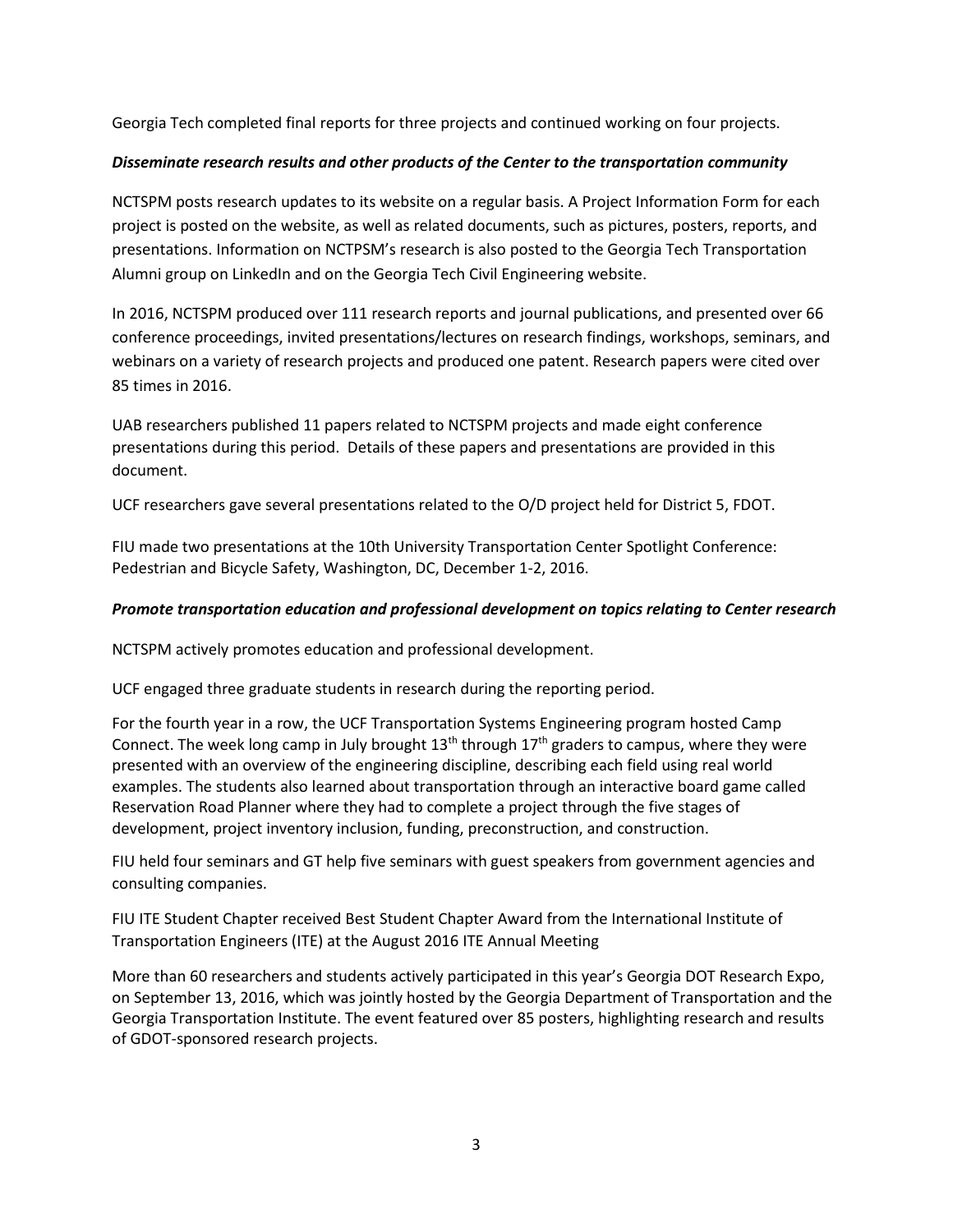### *Establish a central point of contact and promotion of best practices (e.g., through a web site or list serve) for materials relating to transportation systems performance and management*

The [NCTSPM website](http://nctspm.gatech.edu/) remained the main point of contact and promotion of best practices. In the reporting period, the website received more than 4,720 page views, 2,566 unique visits, and 2,147 first time visits, which are illustrated in Figure 1 and Table 1 below.



*Figure 1. Web traffic during reporting period*

|           | <b>Page Views</b> | <b>Unique Visits</b> | <b>First Time Visits</b> | <b>Returning Visits</b> |
|-----------|-------------------|----------------------|--------------------------|-------------------------|
| Dec 2016  | 722               | 395                  | 328                      | 67                      |
| Nov 2016  | 739               | 387                  | 315                      | 72                      |
| Oct 2016  | 800               | 454                  | 406                      | 48                      |
| Sept 2016 | 871               | 468                  | 384                      | 84                      |
| Aug 2016  | 885               | 459                  | 379                      | 80                      |
| July 2016 | 790               | 399                  | 335                      | 64                      |

#### *Table 1: Web traffic during reporting period*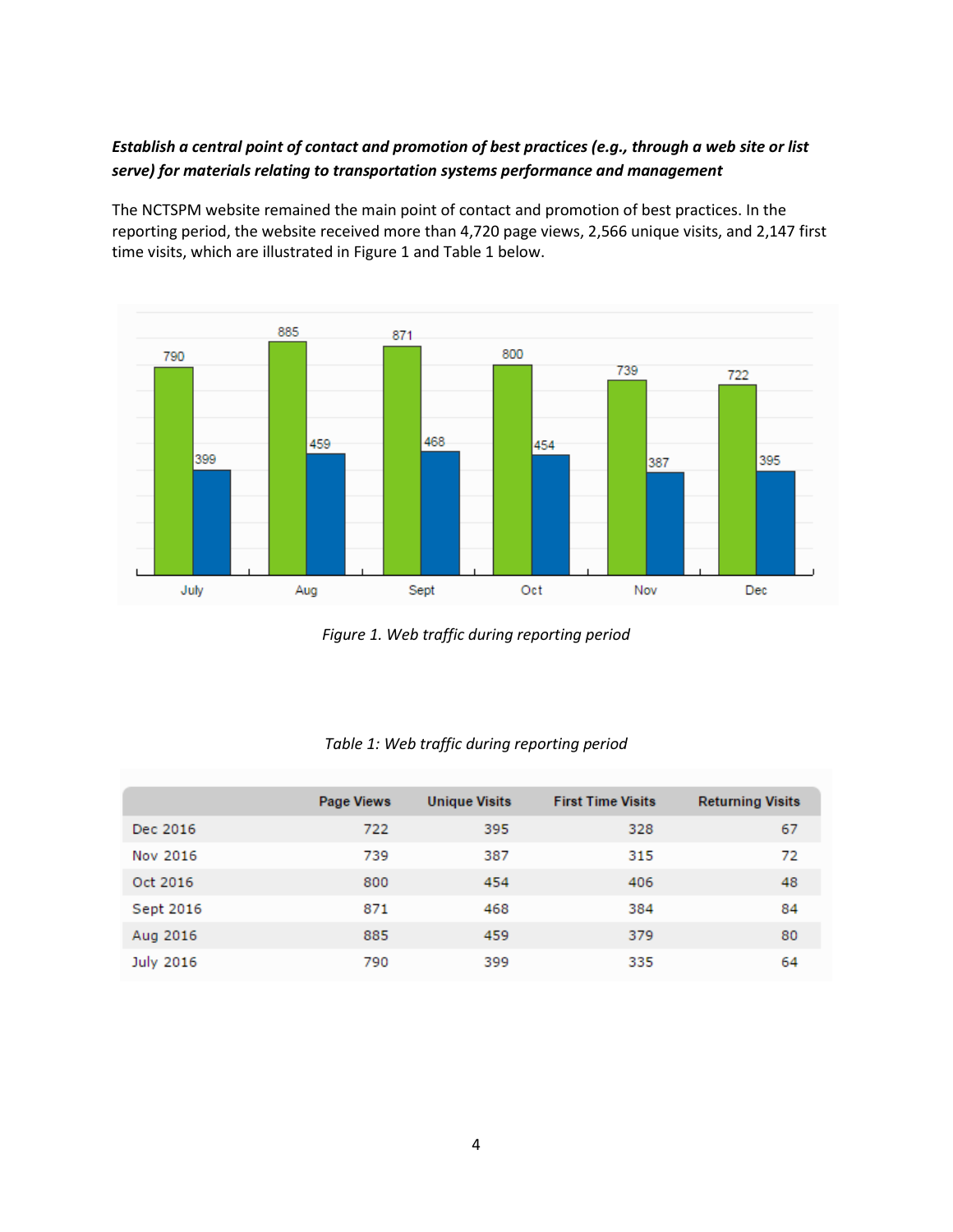### *Promote diversity in the workforce through active recruitment of women and minority students into degree programs*

During the reporting period, each university took action to recruit women and minority students into their transportation programs and provide them with opportunities for professional development. Activities included:

- GT funded four female students of which two were minority students, and two minority male students for participation in UTC activities.
- UAB conducted the fourth annual Summer Enrichment program during June 2016. Six minority students participated in the program this year.

### *Act as a national resource for the debates and discussions that focus on the evolving national transportation program and future directions*

UAB has hosted conferences on NCTSPM topics as well as sustainable transportation and development.

Georgia Tech hosted five seminars during the reporting period, bringing a variety of speakers to discuss their research and professional pursuits. Speakers and their topics included:

- Dr. Patricia Mokhtarian, "Well-being and Travel: Retrospect and Prospect"
- Dr. Zhanmin Zhang, "Enhancing Infrastructure Management Through Cross-asset Resource Allocation"
- Dr. Roger Wayson, "Continuing to Understand and Improve Regulatory Models for Transportation Air Quality"
- Dr. Khaled Abdelghany, "A Real-Time Decision Support System for Robust Traffic Network Management"
- Dr. Laurie A. Garrow, "Estimation of Airline Itinerary Choice Models Using Disaggregate Ticket Data"

FIU hosted four seminars with guest speakers from government agencies and consulting companies.

- December 01, 2016, "Current and Future Initiatives in TSM&O Program in District Four", by Ms. Melissa Ackert, District Transportation Systems Management and Operations Engineer, Florida DOT, District 4.
- October 21, 2016, "The Use of Vehicular Countdown Traffic Signals- A Feasibility Analysis", by Dr. Joan Shen, P.E., Transportation Adviser to the City Manager, City of Doral.
- October 14, 2016, "Pedestrian and Bicycle Transportation Planning and Design Considerations", by Mr. Antonio Rosell, P.E., AICP, Director, Community Design Group (CDG).
- September 16, 2016. "Comparative Analysis of Dynamic Pricing Strategies for Managed Lanes", by Mr. Rodney Carrero-Vila, Freeway and Arterial Management System Specialist, Florida DOT.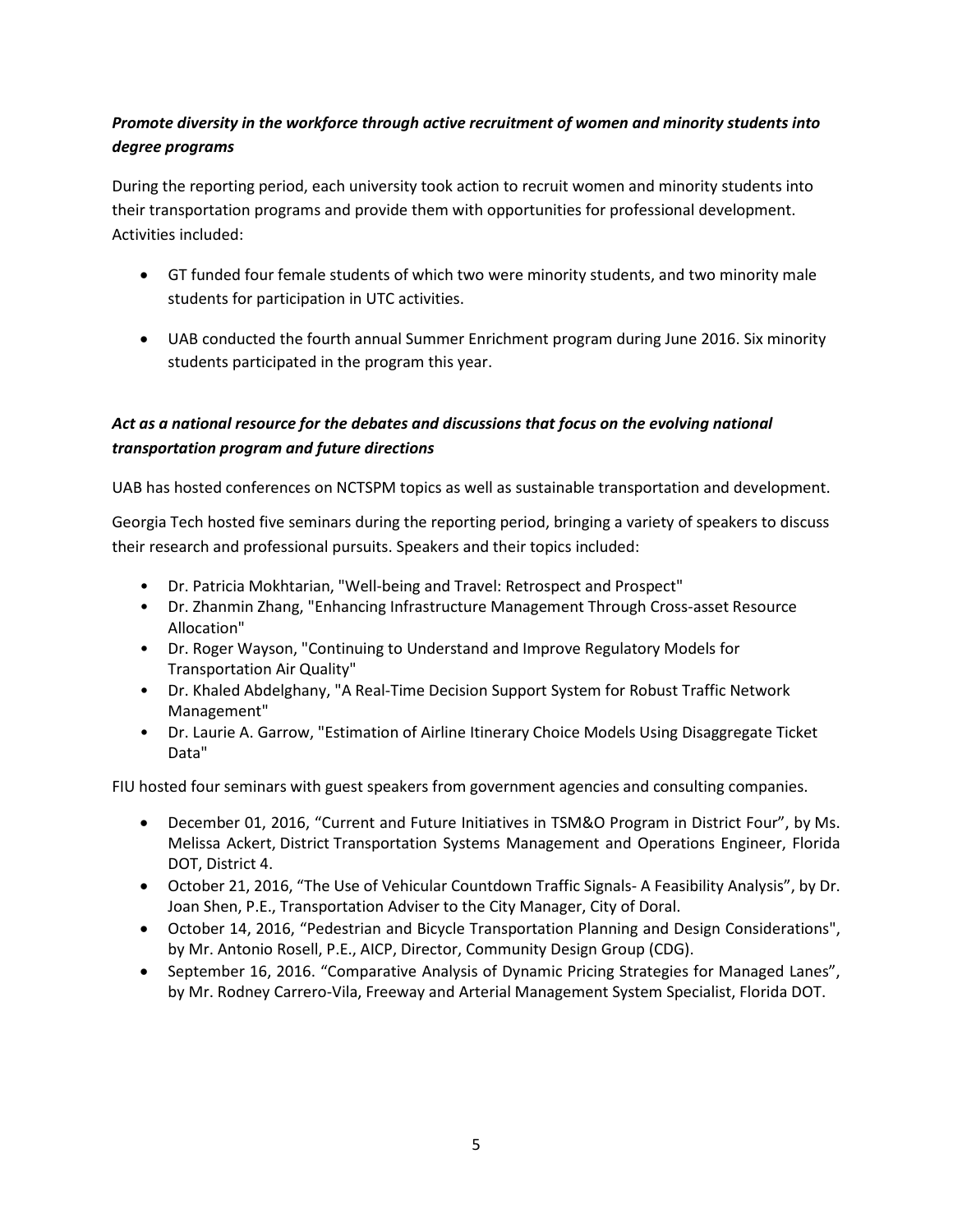### *Explore international cooperative activities with research entities in selected countries where similar research interests exist*

Many of our researchers are collaborating and presenting their work internationally.

Dr. Uddin of UAB continues to use UTC funds to leverage an ongoing NSF collaboration on B-WIM with universities in Ireland and the UK.

## **What opportunities for training and professional development has the program provided?**

In the reporting period, more than 27 students participated in NCTSPM research projects, which provided them with valuable training. Some gained field experience via data collection for research projects, while many others gained experience conducting analyses and writing.

UAB sponsored a group of six undergraduate and graduate students who traveled to England and Egypt during May 2016 to study sustainable transportation and development. Through a combination of tours, lab visits, seminars, and meetings with industry leaders in those countries, the students explored principles of sustainable urban engineering and developed reports for potential implementation of these practices in Birmingham and the broader U.S.

UAB faculty presented to the Birmingham Regional Planning Commission Technical Committee on the topic of incident management and the impacts of incidents and EMS response times on traffic congestion in the Birmingham Region. The purpose was to educate local officials of the importance of incident response and non-recurring congestion on the region. UAB faculty also presented on this topic at the FHWA sponsored Regional Training Planning Workshop in Birmingham in September 2016.

Three UCF graduate students were involved in system design, construction supervision, and data collection.

### **How have the results been disseminated?**

The NCTSPM website remains the main point of contact and promotion of best practices. Related documents, such as presentations, pictures, reports, and posters, have been uploaded when available. Most of the presentations hosted by the center have been recorded and posted to YouTube and other social media accounts.

Researchers have produced a number of technical papers and presentations to disseminate their work. During 2016, NCTSPM produced over 111 research reports and journal publications, and presented over 66 conference proceedings, invited presentations/lectures on research findings, workshops, seminars, and webinars on a variety of research projects and produced one patent. Research papers were cited over 85 times in 2016. Examples include:

UAB researchers have submitted 11 journal papers during this reporting period:

- 1. Doustmohammadi, E., Sisiopiku. V.P., and Sullivan, A. (2016). "Modeling Freight Truck Trips in Birmingham Using Tour-based Approach", Journal of Transportation Technologies, 6, 436-448.
- 2. Elhattab A. and Uddin, N. (2017) "Drive-by Bridge Damage Detection Using Non-Specialized instrumented vehicle", Journal of Bridge Structures, accepted for publication.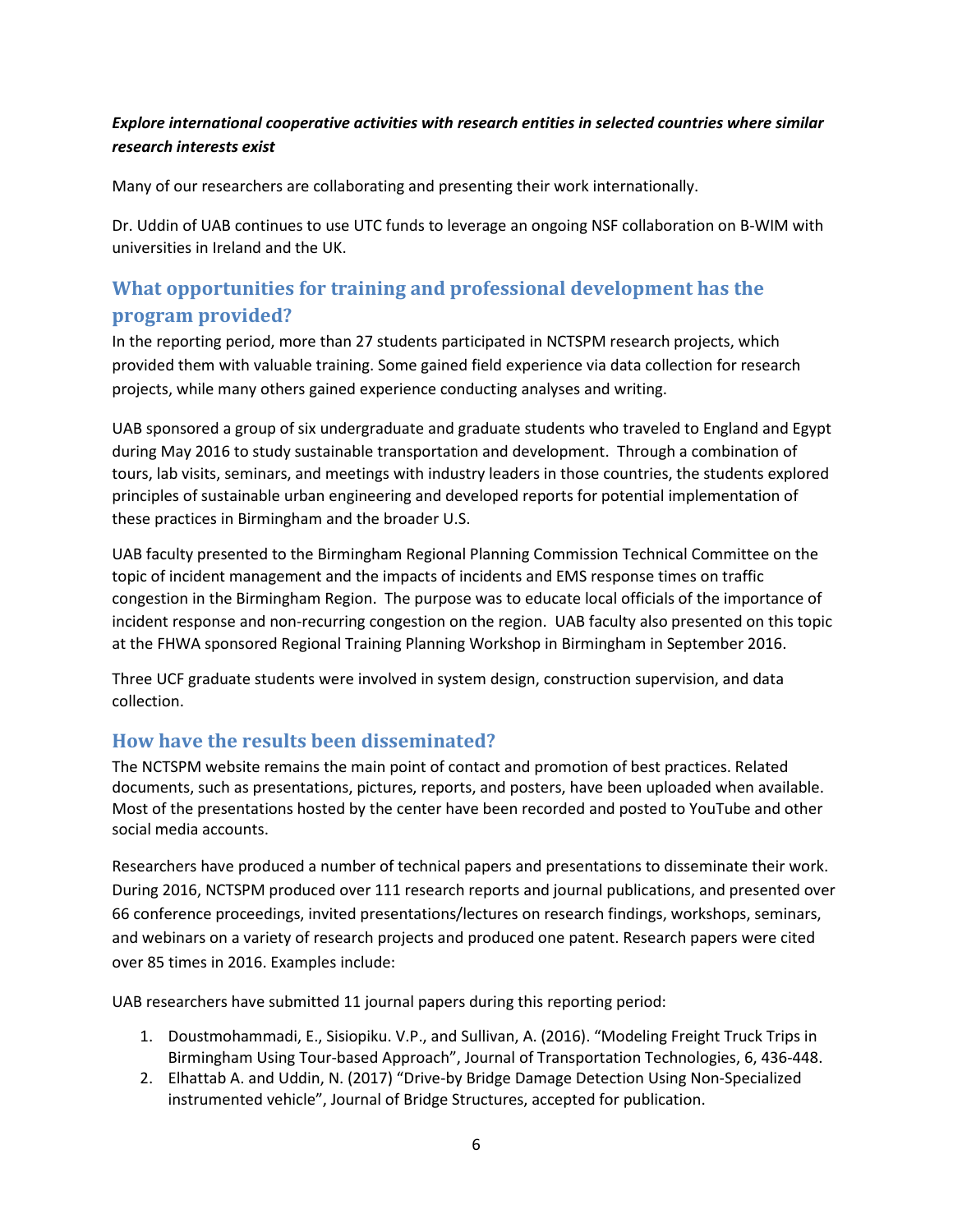- 3. Elhattab A., Uddin, N, and Obrien, E. (2017) "Drive-by bridge damage monitoring using Bridge Displacement Profile Difference", Journal of Civil Structural Health Monitoring, DOI 10.1007/s13349-016-0203-6
- 4. Kalyankar, R., and Uddin, N. (2017) "Axle Detection on Prestressed Concrete Bridge Using Bridge Weigh-In-Motion System", Journal of Civil Structural Health Monitoring, accepted for publication.
- 5. Zhao, Z. and Uddin, N. (2016) "Bridge Weigh-in-Motion Algorithms Based on the Field Calibrated Simulation Model" ASCE *Journal of Infrastructure System,* February 2016, DOI: 10.1061/(ASCE)IS.1943-555X.0000308
- 6. Du, W. & Uddin, N. (2016) "Innovative Composite Structural Insulated Panels (CSIPs) Folded Shell Structures for Large-Span Roofs", *Journal of Materials and Structures*, February 2017, 50: 51. doi:10.1617/s11527-016-0924-3
- 7. Kalyankar, R. R., and Uddin, N. (2017), "Simulation of Advanced 3D Finite Element Dynamic Vehicle Bridge Interaction Using Single and Multi-Vehicle Scenario for Obtaining Dynamic Amplification Factor," Int. Journal of Bridge Engineering, Volume 5, Issue 2 (May. - Aug. 2017).
- 8. Kalyankar, R. R., and Uddin, N. (2016), "Simulating the Effects of Surface Roughness on Reinforced Concrete T Beam Bridge under Single and Multiple Vehicles," Advances in Acoustics and Vibration, vol. 2016, Article ID 3594148, 12 pages, 2016. doi:10.1155/2016/3594148.
- 9. Mostafa, M. and Uddin, N. (2016) "Experimental analysis of Compressed Earth Block (CEB) with banana fibers resisting flexural and compression forces", Journal of Case Studies in Construction Materials, Volume 5, December 2016, Pages 53–63.
- 10. Pandey, S., Haider, M. and Uddin, N. (2016) "Design and Implementation of a Low-Cost Wireless Platform for Remote Bridge Health Monitoring", *International Journal of Emerging Technology and Advanced Engineering,* Volume 6, Issue 6, June 2016
- 11. Lydon, M., Robinson, D., Taylor, S. E., OBrien, E., Uddin, N. (2016) "Next generation bridge weigh-in-motion system: optimized using explicit finite element analysis" ASCE *Journal of Bridge Engineering*, Accepted for publication.

UAB researchers were also accepted for eight conference presentations:

- 1. Elhattab A. Uddin, N, and Obrien, E. "Drive-by Bridge Damage Detection Using Road Reaction Force", IALCCE, Netherlands, (2016)
- 2. Elhattab A., Uddin, N, and Obrien, E. "Drive-by Bridge Inspection Using Inverse Dynamics Optimization Algorithm", IALCCE, Netherland (2016)
- 3. Elhattab A. and Uddin, N, Drive-by Bridge Inspection Using Inverse Dynamics Optimization Algorithm, 26th Research Symposium 2017, ASNT Conference, 2017, Tampa, Florida
- 4. Elhattab A. and Uddin, N, Identifying Localized Bridge Damage Using Frequency Domain Decomposition, 26th Research Symposium 2017, ASNT Conference, 2017, Tampa, Florida
- 5. Elhattab A. and Uddin, N, Field Verification for Drive-by Bridge Monitoring using Non-specialized Inspection Vehicle, 26th Research Symposium 2017, ASNT Conference, 2017, Tampa, Florida
- 6. Winardi, E. and Uddin, N, Bridge Curvature for Detecting Bridge Damage Location, 26th Research Symposium 2017, ASNT Conference, 2017, Tampa, Florida
- 7. Tan, C. and Uddin, N, Damage Assessment and Localization for Bridge Structures, 26th Research Symposium 2017, ASNT Conference, 2017, Tampa, Florida
- 8. Mohammed, Yahya M. and Uddin, N, Bridge Damage Detection using The Inverse Dynamics Optimization Algorithm, 26th Research Symposium 2017, ASNT Conference, 2017, Tampa, Florida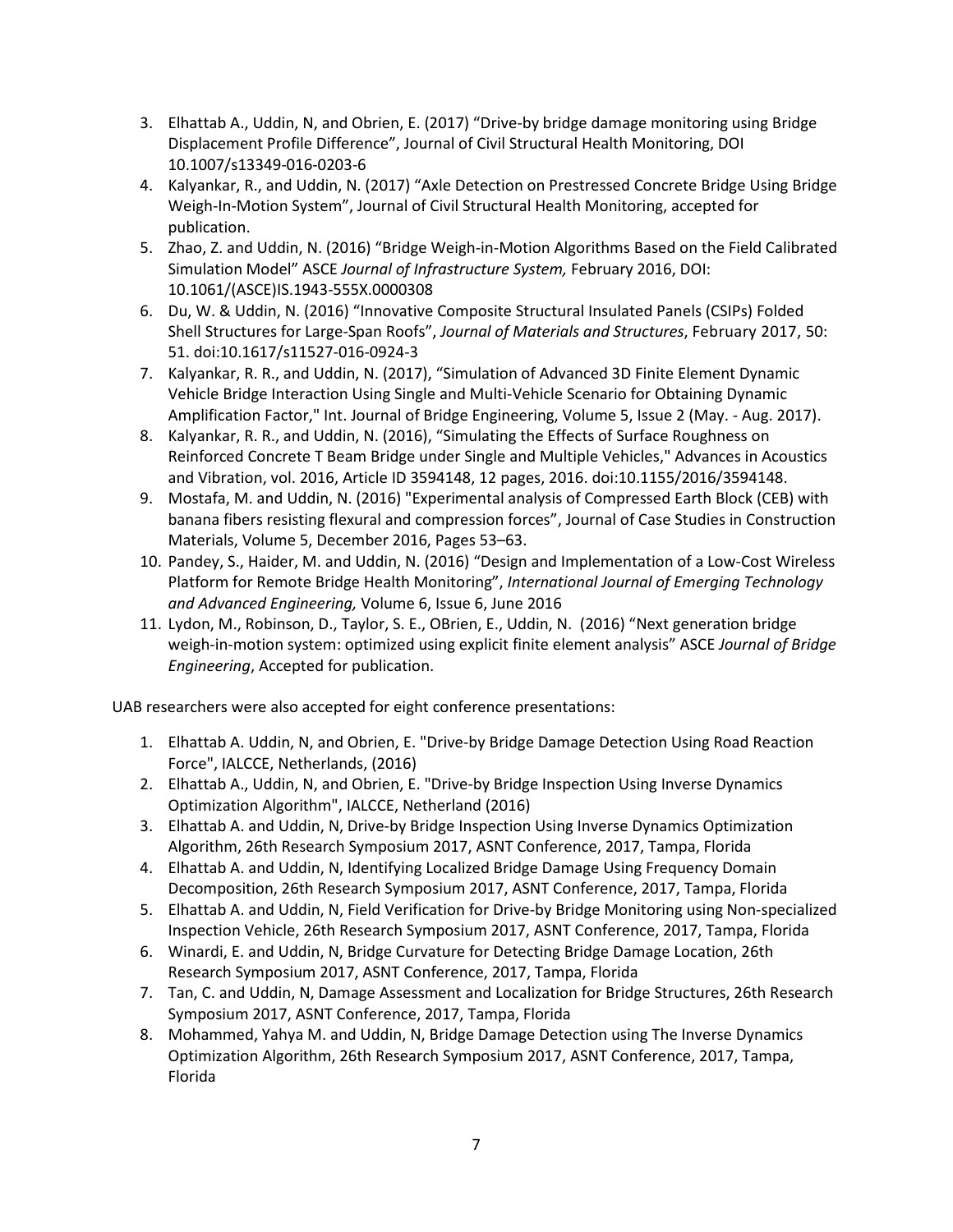UCF Papers:

• Al-Ramahee, M.A., Chan, T., Mackie, K.R., Ghasemi, S., and Mirmiran, A. (2017). "Lightweight UHPC-FRP composite deck system." Journal of Bridge Engineering (ASCE), accepted January 2017.

FIU Papers Prepared, Published and/or Presented:

- 1. Alluri, P. *Development of Decision Making Tool for Highway Safety Manual Implementation*, 2016 Florida Section ASCE Conference, Jacksonville, FL, July 14-16, 2016.
- 2. Shams, K., Asgari, H., & Jin, X. (2016) Valuation of Travel Time Reliability in Freight Transportation: A Review and Meta-Analysis of Stated Preference Studies. Transportation Research Part A: Policy and Practice (in press). [http://dx.doi.org/10.1016/j.tra.2016.08.001.](http://dx.doi.org/10.1016/j.tra.2016.08.001)
- 3. Shams, K., X. Jin, R. Fitzgerald (2016). Stated Preference Survey Design to Understand How Freight Users Value Travel Time Reliability. *Transportation Research Procedia*, *Proceedings of the 14th World Conference on Transport Research,* Shanghai, China, July 10-15, 2016.
- 4. Alluri, P., Gan, A., Saha, D., and Fernandez, L. (2017). "Evaluation of Signage Alternatives for Express Lane Facilities: A Focus Group Study," Proceedings of the 96<sup>th</sup> Annual Meeting of the Transportation Research Board, Washington, DC (Revised version was accepted for publication in *Transportation Research Record: Journal of the Transportation Research Board*).
- 5. Gan, A., Alluri, P., Raihan, A., Liu, K., Saha, D., and Jung, R. (2017). "An Automated System for Prioritizing Highway Improvement Locations and Analyzing Project Alternatives," Proceedings of the 96<sup>th</sup> Annual Meeting of the Transportation Research Board, Washington, DC (Revised version was accepted for publication in *Transportation Research Record: Journal of the Transportation Research Board*).
- 6. Saha, D., Alluri, P., Wu, W., and Gan, A. (2017). "Analysis of Bicycle Crashes with Spatial Autocorrelation: A Comparison of Conditional Autoregressive Models," Proceedings of the 96<sup>th</sup> Annual Meeting of the Transportation Research Board, Washington, DC.

Two FIU students attended the 10th University Transportation Center Spotlight Conference: Pedestrian and Bicycle Safety, Washington, DC, December 1-2, 2016.

- 1. Raihan, A. *Impact of Roadway Characteristics on Bicycle Safety*, 10th University Transportation Center Spotlight Conference: Pedestrian and Bicycle Safety, Washington, DC, December 1-2, 2016.
- 2. Huq, A. *Comprehensive Study to Improve Bicycle Safety*, 10th University Transportation Center Spotlight Conference: Pedestrian and Bicycle Safety, Washington, DC, December 1-2, 2016.

## **What do you plan to do during the next reporting period to accomplish the goals?**

Research will continue on the active NCTSPM projects; project information forms posted on the website provide detailed work plans. Final reports are expected for a number of projects.

NCTSPM researchers will present work at the Transportation Research Board 96<sup>th</sup> Annual Meeting in January 2017.

Georgia Tech will host seminars during the spring 2017 semester. These events are open to Georgia Tech students, faculty, and staff, as well as alumni and general members of the public. Recording of these seminars are available on the center's YouTube channel.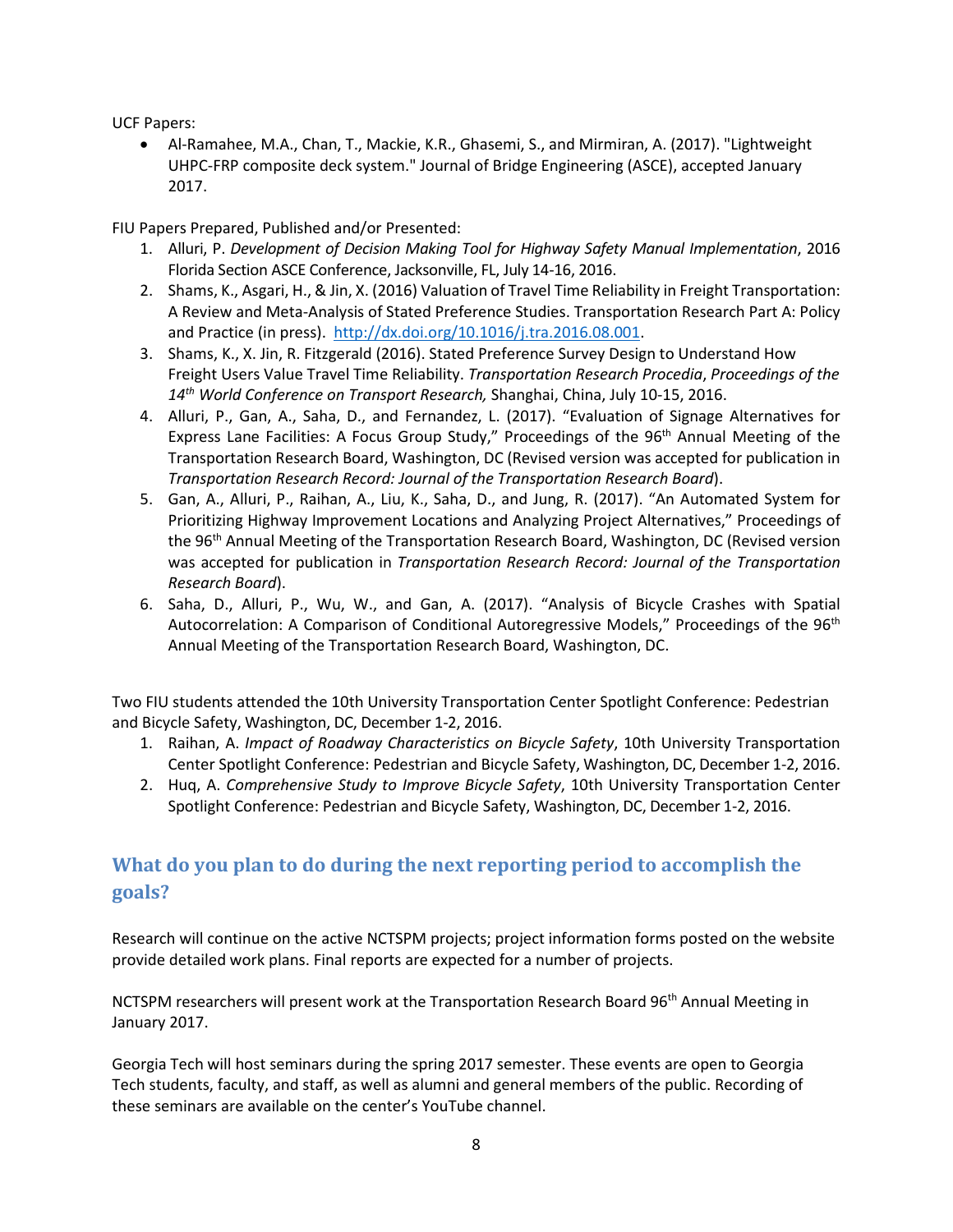UAB will host the 2017 Sustainable Smart Cities Symposium in October in Birmingham with NCTSPM sponsorship.

## **Products**

The center's website, [http://nctspm.gatech.edu](http://nctspm.gatech.edu/) continues to be updated regularly with updates on research projects, educational initiatives, and news related to NCTSPM researchers.

The center produces newsletters that provide updates on research projects, educational activities, and the people behind center. The summer newsletter highlighted two research projects, a researcher profile and a student profile, recent events and upcoming events.

Our researchers will continue to produce technical papers and deliver presentations to disseminate their work throughout the nation and internationally.

## **Participants and Other Collaborating Organizations NCTPSM Participants at Georgia Institute of Technology**

The following individuals from Georgia Tech have worked on the NCTSPM at the programmatic level.

| Name                                                     | Michael Hunter, Ph.D.                                        |
|----------------------------------------------------------|--------------------------------------------------------------|
| Program/Project Role                                     | <b>NCTSPM Director</b>                                       |
| Number of hours worked during the reporting<br>period    | Approximately 500 hours                                      |
| Contribution to Program/Project                          | Responsible for oversight and governance of<br><b>NCTSPM</b> |
| <b>Funding Support</b>                                   | UTC, GDOT                                                    |
| Collaborated with individual in foreign country          | N/A                                                          |
| Country(ies) of foreign collaborator                     | N/A                                                          |
| Travelled to foreign country                             | N/A                                                          |
| If traveled to foreign country(ies), duration of<br>stay | N/A                                                          |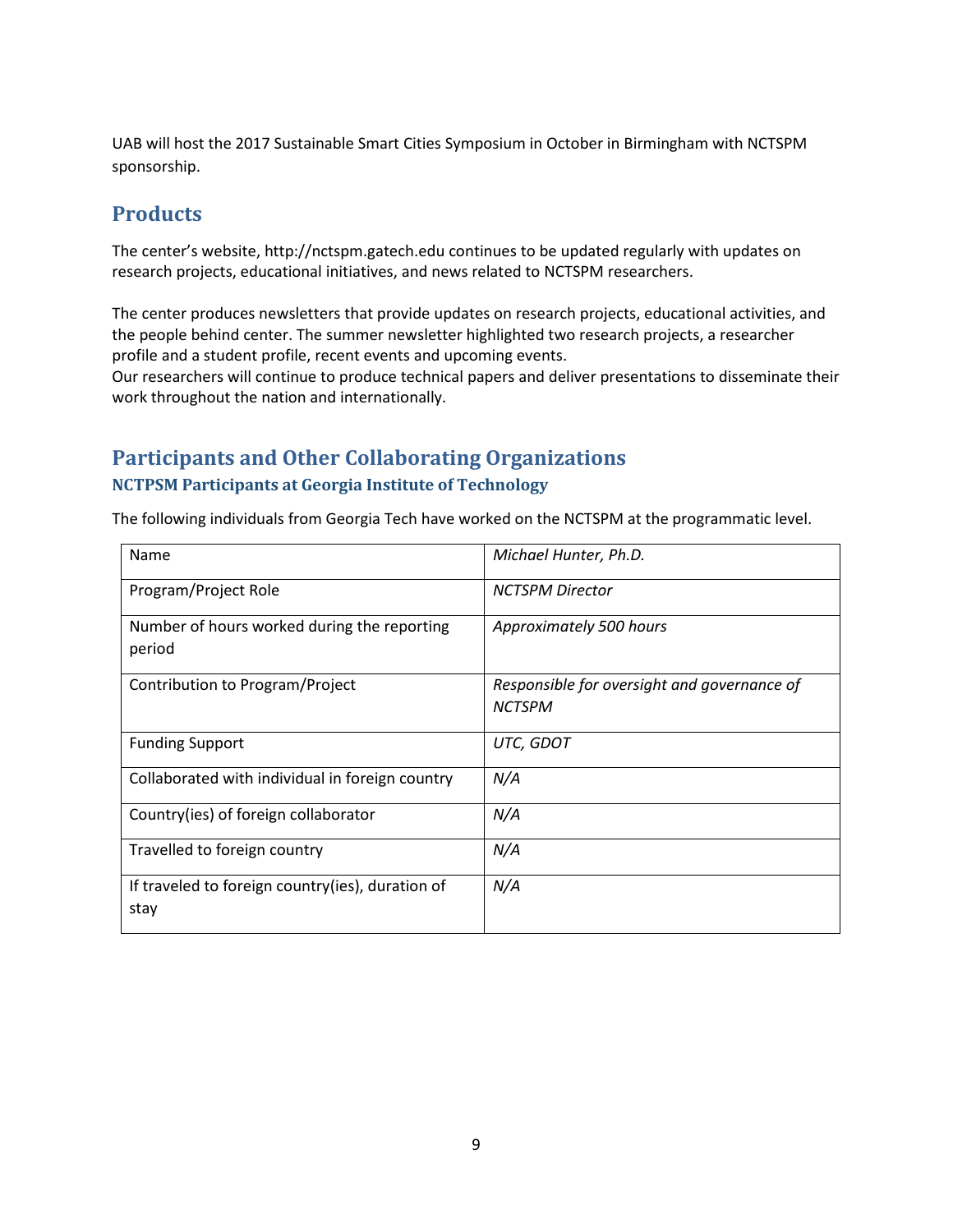| Name                                                     | Catherine Ross, Ph.D.                                                                                                                                       |
|----------------------------------------------------------|-------------------------------------------------------------------------------------------------------------------------------------------------------------|
| Program/Project Role                                     | <b>NCTSPM Deputy Director for Policy, Education</b><br>and Workforce Development                                                                            |
| Number of hours worked during the reporting<br>period    | Approximately 60 hrs.                                                                                                                                       |
| Contribution to Program/Project                          | Responsible for administrative oversight and<br>faculty coordination; liaison to NCTSPM<br>researchers.                                                     |
| <b>Funding Support</b>                                   | UTC, GDOT                                                                                                                                                   |
| Collaborated with individual in foreign country          | N/A                                                                                                                                                         |
| Country(ies) of foreign collaborator                     | N/A                                                                                                                                                         |
| Travelled to foreign country                             | N/A                                                                                                                                                         |
| If traveled to foreign country(ies), duration of<br>stay | N/A                                                                                                                                                         |
| Name                                                     | Michael O. Rodgers, Ph.D.                                                                                                                                   |
| Program/Project Role                                     | NCTSPM Deputy Director for Research and<br><b>Technology Transfer</b>                                                                                       |
| Number of hours worked during the reporting<br>period    | Approximately 350 hours                                                                                                                                     |
| Contribution to Program/Project                          | Oversees subcontract reporting requirements<br>and research products and is responsible for<br>coordinating technology transfer activities of the<br>center |
| <b>Funding Support</b>                                   | UTC, GDOT, U.S. DOE,                                                                                                                                        |
| Collaborated with individual in foreign country          | N/A                                                                                                                                                         |
| Country(ies) of foreign collaborator                     | N/A                                                                                                                                                         |
| Travelled to foreign country                             | N/A                                                                                                                                                         |
| If traveled to foreign country(ies), duration of<br>stay | N/A                                                                                                                                                         |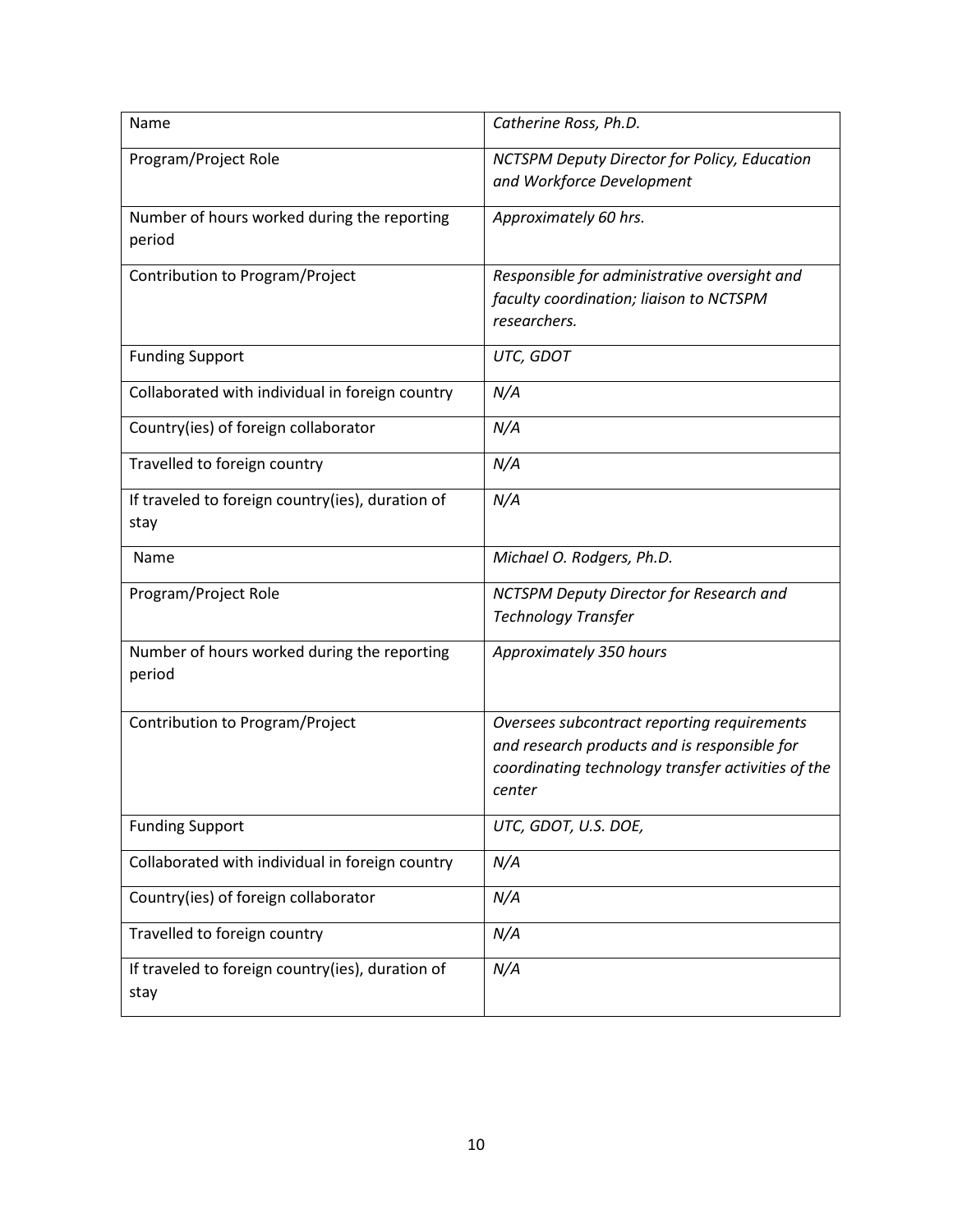| Name                                                     | Charlene Mingus, MCRP & MSCE                                    |
|----------------------------------------------------------|-----------------------------------------------------------------|
| Program/Project Role                                     | Research Program Coordinator                                    |
| Number of hours worked during the reporting<br>period    | Approximately 800 hours                                         |
| Contribution to Program/Project                          | Provided administrative management and<br>assistance to Center. |
| <b>Funding Support</b>                                   | UTC, GDOT                                                       |
| Collaborated with individual in foreign country          | N/A                                                             |
| Country(ies) of foreign collaborator                     | N/A                                                             |
| Travelled to foreign country                             | N/A                                                             |
| If traveled to foreign country(ies), duration of<br>stay | N/A                                                             |

| Name                                                  | Ms. Marjorie Jorgenson                      |
|-------------------------------------------------------|---------------------------------------------|
| Program/Project Role                                  | <b>Transportation Faculty Assistant</b>     |
| Number of hours worked during the reporting<br>period | Approximately 250 hrs.                      |
| Contribution to Program/Project                       | Provide assistance to Director and Research |
|                                                       | Coordinator for UTC management              |
| <b>Funding Support</b>                                | GT                                          |
| Collaborated with individual in foreign country       | N/A                                         |
| Country(ies) of foreign collaborator                  | N/A                                         |
| Travelled to foreign country                          | N/A                                         |
| If traveled to foreign country(ies), duration of      | N/A                                         |
| stay                                                  |                                             |
|                                                       |                                             |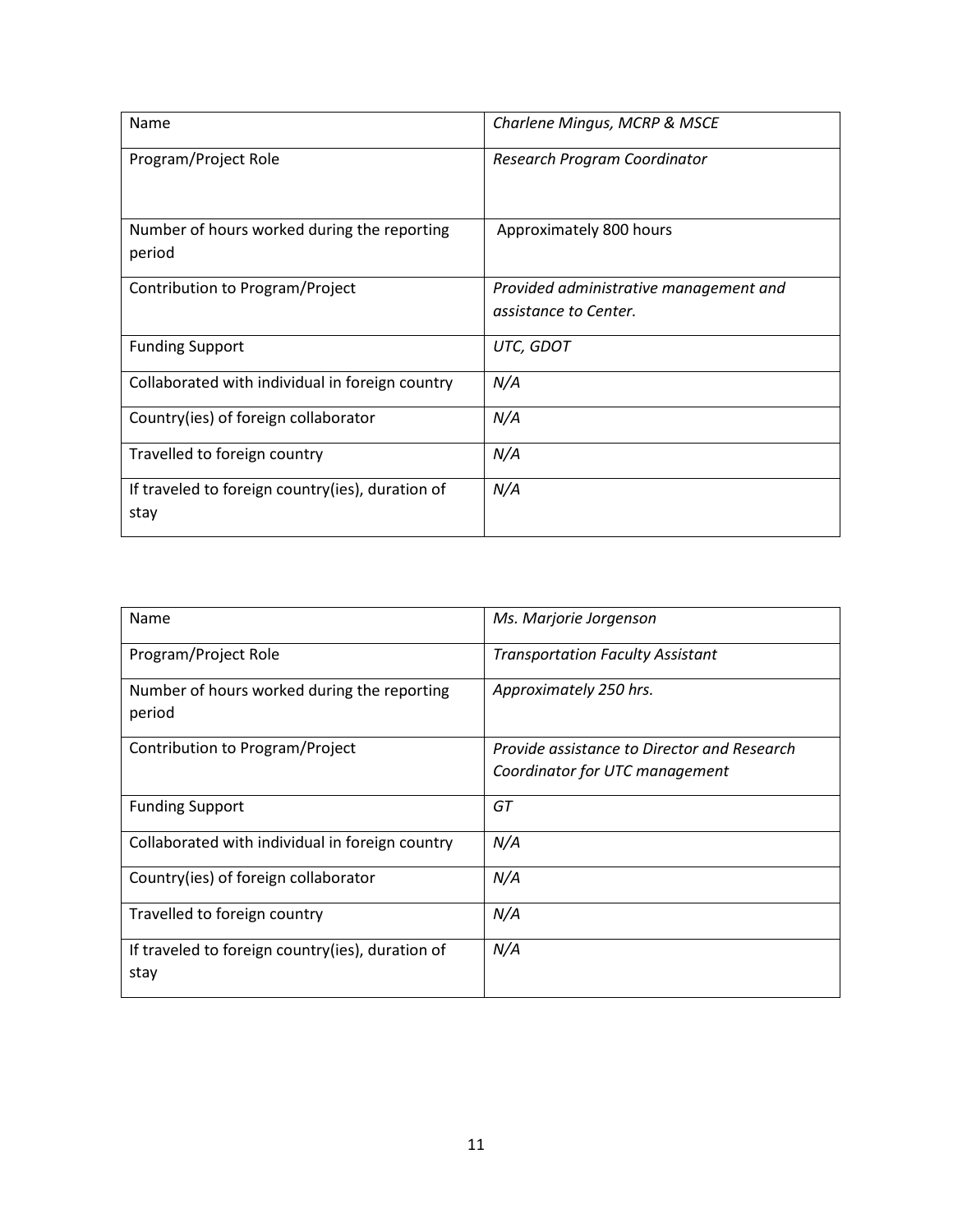### **NCTSPM University Partner Representatives**

These individuals have served as liaisons between NCTSPM and their institutions to organize joint efforts related to research, education, technology transfer, and workforce development. These met with the NCTSPM Director and Deputy Director, via teleconference, in an initial kick-off meeting in order to establish governing parameters for the management and coordination of the center's research and activities. They also coordinated submissions of proposals and cost sharing from their respective institutions and were members of the proposal selection committee. Subsequently, these individuals served to facilitate the subcontracting process within their institutions.

#### **University of Alabama, Birmingham**

Fouad H. Fouad, Professor and Chair, Department of Civil Construction and Environmental Engineering Email: [ffouad@uab.edu](mailto:ffouad@uab.edu)

| Name                                                   | Fouad H. Fouad, Ph.D.                                              |
|--------------------------------------------------------|--------------------------------------------------------------------|
| Program/Project Role                                   | NCTSPM Partner Representative/University of<br>Alabama, Birmingham |
|                                                        |                                                                    |
| Number of hours worked during the reporting<br>period  | Approximately 15 hours                                             |
| Contribution to Program/Project                        | Liaison between UTC and the University of                          |
|                                                        | Alabama, Birmingham                                                |
| <b>Funding Support</b>                                 | UTC, ADOT, UAB                                                     |
| Collaborated with individual in foreign country        | N/A                                                                |
| Country(ies) of foreign collaborator                   | N/A                                                                |
| Travelled to foreign country                           | N/A                                                                |
| If traveled to foreign country (ies), duration of stay | N/A                                                                |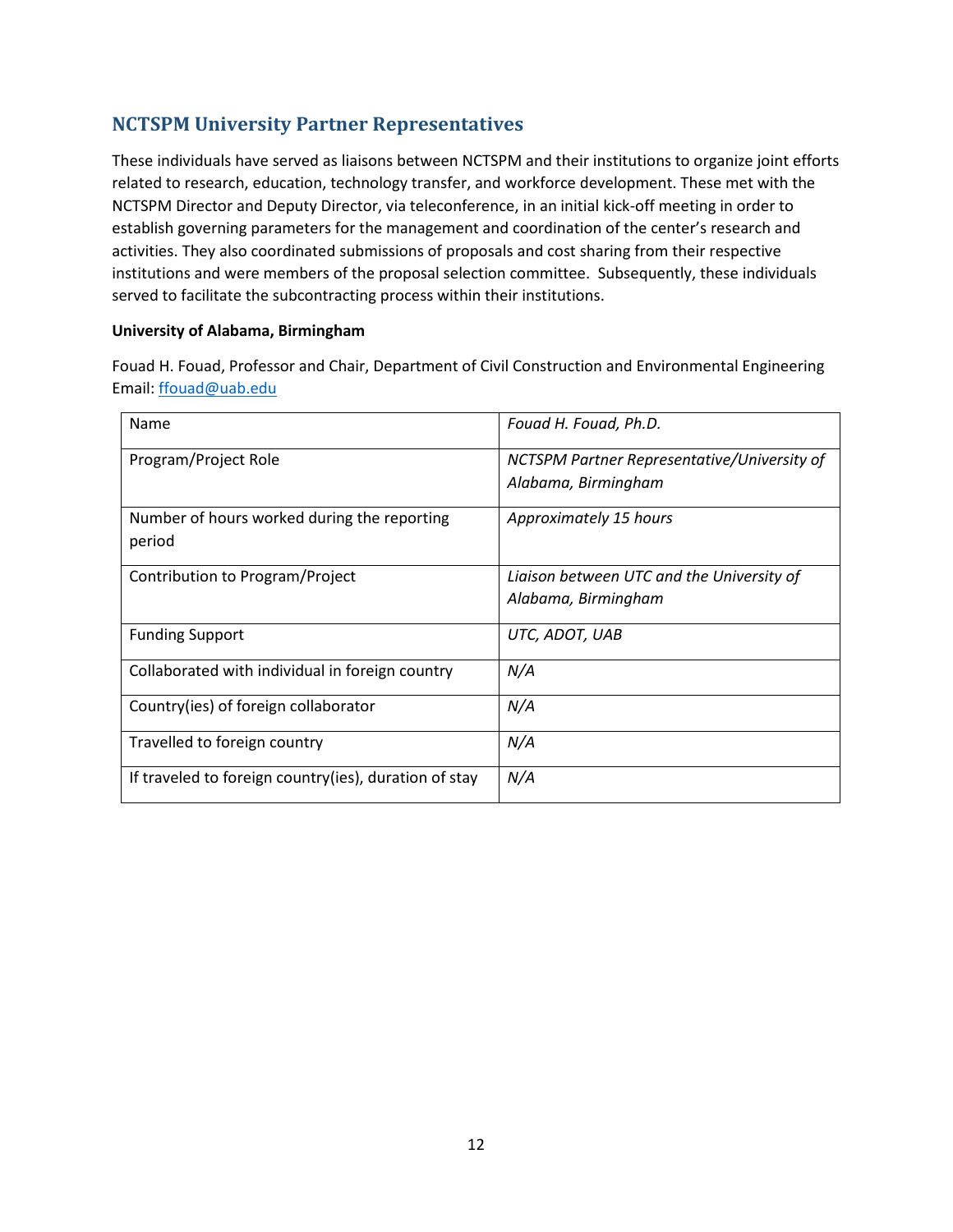### **Florida International University**

Dr. Albert Gan, Email: [gana@fiu.edu](mailto:gana@fiu.edu)

| Name                                                  | Albert Gan, Ph.D.                                                   |
|-------------------------------------------------------|---------------------------------------------------------------------|
| Program/Project Role                                  | NCTSPM Partner Representative / Florida<br>International University |
| Number of hours worked during the reporting<br>period | Approximately 200 hours                                             |
| Contribution to Program/Project                       | Ligison between UTC and Florida International<br>University         |
| <b>Funding Support</b>                                | UTC, FDOT, FIU                                                      |
| Collaborated with individual in foreign country       | N/A                                                                 |
| Country(ies) of foreign collaborator                  | N/A                                                                 |
| Travelled to foreign country                          | N/A                                                                 |
| If traveled to foreign country(ies), duration of stay | N/A                                                                 |

#### **University of Central Florida**

Dr. Essam Radwan, Email[: Ahmed.Radwan@ucf.edu](mailto:Ahmed.Radwan@ucf.edu)

| Name                                             | Essam Radwan, Ph.D.                         |
|--------------------------------------------------|---------------------------------------------|
| Program/Project Role                             | NCTSPM Partner Representative/University of |
|                                                  | Central Florida                             |
| Number of hours worked during the reporting      | Completed approximately 40 hours            |
| period                                           |                                             |
| Contribution to Program/Project                  | Liaison between UTC and the University of   |
|                                                  | Central Florida                             |
| <b>Funding Support</b>                           | UTC, FDOT, UCF                              |
| Collaborated with individual in foreign country  | N/A                                         |
| Country(ies) of foreign collaborator             | N/A                                         |
| Travelled to foreign country                     | N/A                                         |
| If traveled to foreign country(ies), duration of | N/A                                         |
| stay                                             |                                             |
|                                                  |                                             |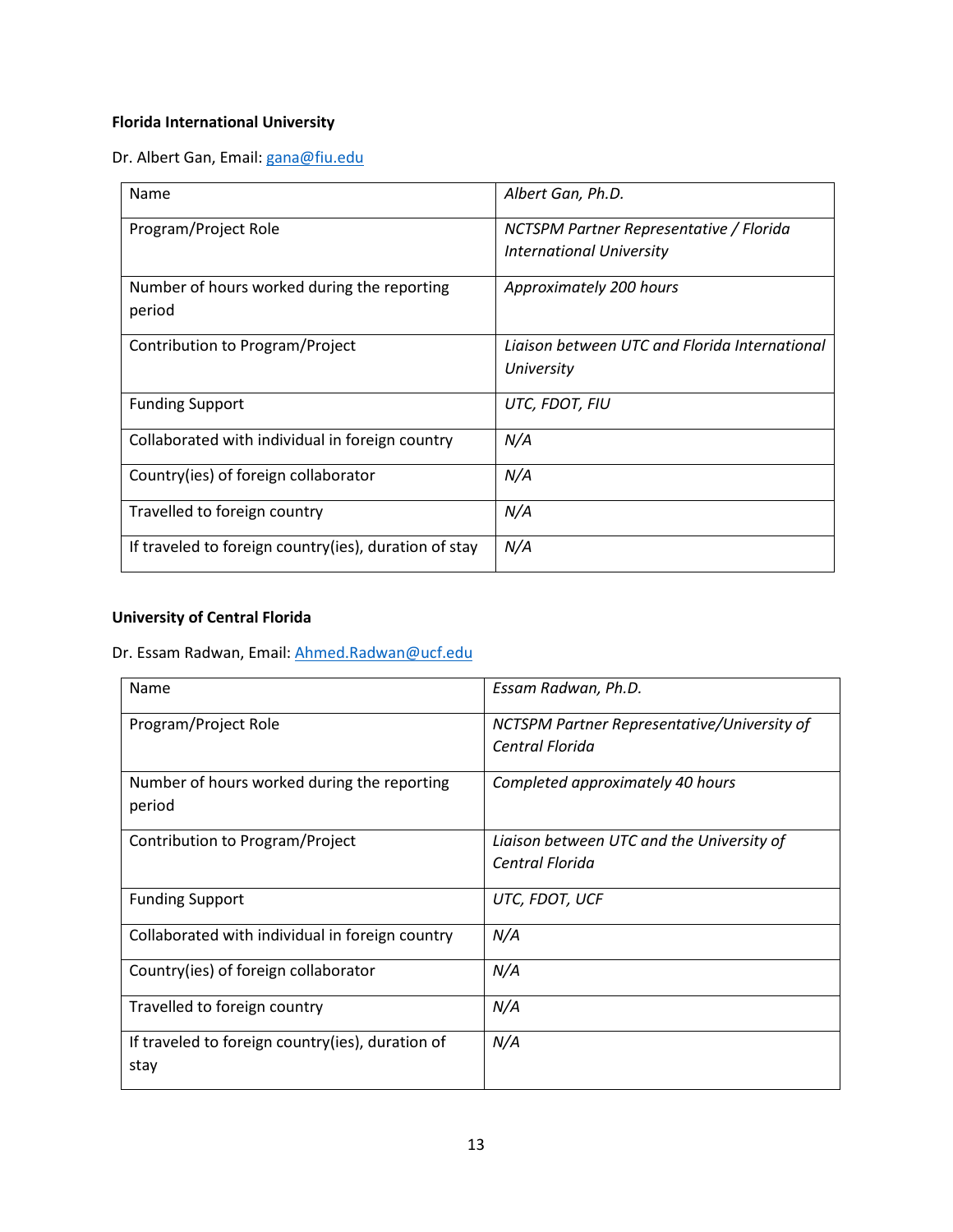#### **Advisory Board and Other Collaborators**

#### **The following are members of the NCTSPM Advisory Board:**

- F.T. "Tread" Davis, Jr. Senior Counsel, McKenna Long & Aldridge, LLP (Board Chair) and Board Member, Atlanta Regional Commission
- Harry L. Anderson Senior Vice President, Global Business and Technology Services, The Coca-Cola Company
- James Balloun Financial Investor and Former CEO (Past Chair)
- Harold Barley Executive Director, MetroPlan Orlando
- Mark Bartlett FHWA Division Administrator, Alabama
- Jeffrey W. Brown Alabama DOT Bureau Chief, Research and Development
- Mike Dover GDOT Deputy Commissioner
- Bill Johnson Director, Port of Miami
- Michelle Livingstone Vice President for Transportation Distribution, The Home Depot
- Todd Long Chief Operating Officer, Fulton County
- Russell McMurry GDOT Commissioner
- George Overstreet Executive Board Member and Vice President of Operations, Alabama Trucking Association
- G. P. "Bud" Peterson President, Georgia Tech, Ex Officio
- Jay Roberts GDOT Division of Planning
- Daniel L. Rodgers President, Dunn Investment Company
- Randy Stashick Global Vice President of Engineering, UPS
- Yvette Taylor Regional Administrator, FTA
- Dave Williams Vice President of Infrastructure and Government Affairs, Metro Atlanta Chamber of Commerce

#### **Other Partnering Organizations:**

Georgia Department of Transportation (GDOT) Florida Department of Transportation (FDOT) Alabama Department of Transportation (ADOT)

#### **Other Collaborators:**

Morehead State University Saint Louis University Georgia State University Georgia Southern University Kennesaw State University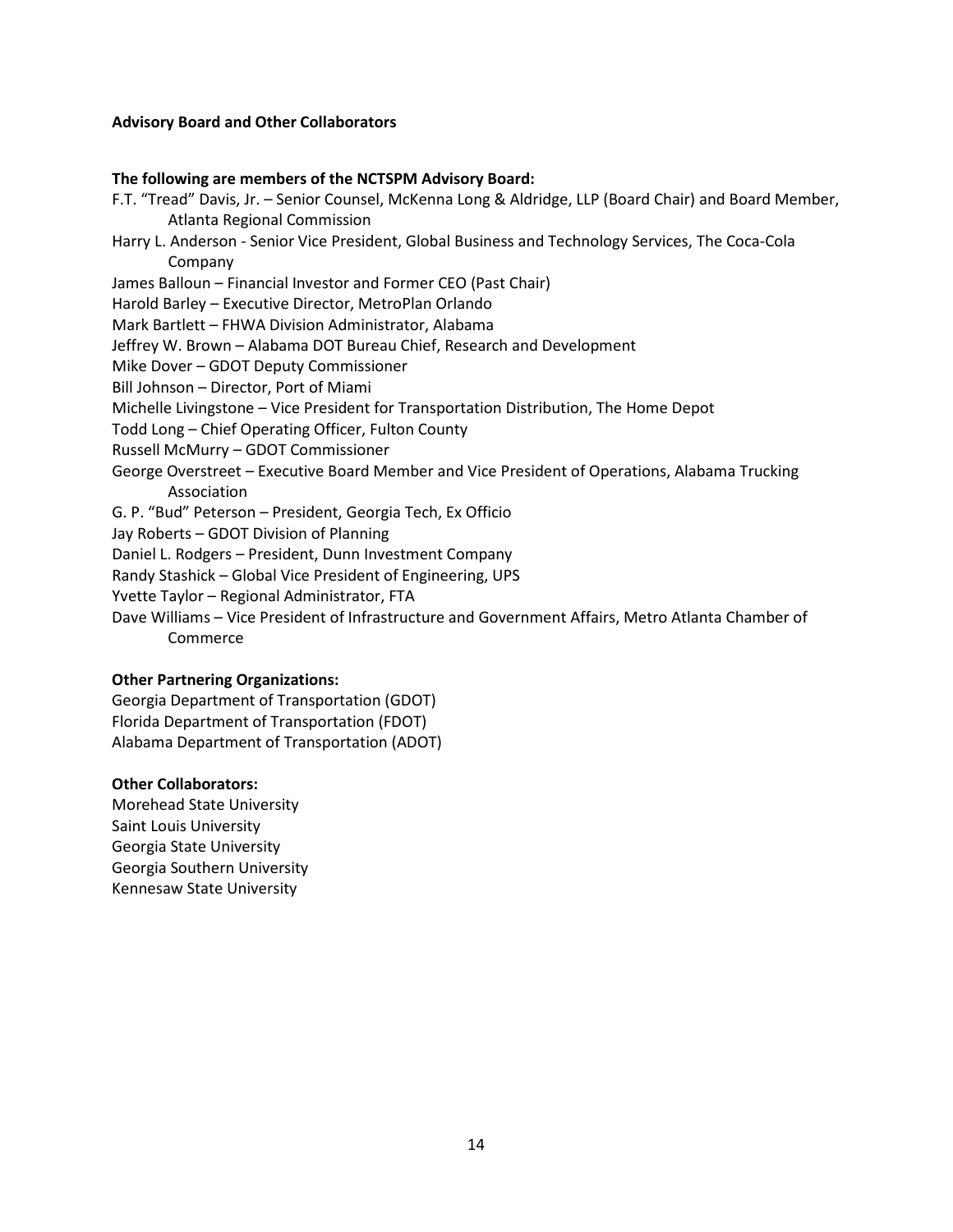## **Impact**

## **What is the impact on the development of the principal discipline(s) of the program?**

Our research is producing results that contribute to the body of knowledge on transportation safety, economic competitiveness, and state-of-good-repair. Research results are disseminated through publications and presentations, with the potential to impact transportation practitioners well beyond the Southeast region.

Our researchers also collaborate with state DOTs, regional planning commissions, and other transportation agencies, informing work that is being done at these agencies. For instance, researchers investigating "Bringing Freight Components into Statewide and Regional Travel Demand Forecasting" are working with their regional planning commissions, which may improve their in-house modeling. Likewise, many of our researchers are collaborating with their state DOTs, which may enhance DOT work; for instance, researchers at FIU are working closely with FDOT to develop a tool to enable DOT district offices to easily utilize the Highway Safety Manual. Researchers are also conducting research to help their DOT's evaluate and maintain the health of vital infrastructure, such as bridges, signage and pavement. These studies may help eliminate the types of structural failures that DOTs have experienced in the past. NCTSPM partner NCTSPM institutions are becoming recognized as leaders in the use of advanced materials for repair and retrofit of nation's infrastructure.

The UCF research for "Automated Data Collection for Origin/Destination Studies of Freight Movement" will produce an inexpensive and powerful approach for collecting data about travel destinations of commercial vehicles. UCF and partner NCTSPM institutions are becoming recognized as leaders in the use of advanced materials for repair and retrofit of nation's infrastructure.

At UAB for the Anchor Bolts study, the project has continued to developed analysis procedures and design methods for computing the stress distribution for anchor bolts with excessive and uneven standoff distances. Bridge rail design procedures will be implemented by ALDOT and potentially other government entities. The Field Validation of a Drive-By- Bridge Inspection System with Wireless BWIM + NDE Devices project has laid the groundwork for future demonstration projects.

A project at FIU, "Development of Web-based Decision Making Tool for the Highway Safety Manual Implementation", focuses on developing a web-based tool to assist agencies in deciding how to tailor the Highway Safety Manual (HSM) procedures to their needs by helping agencies select the most suitable safety analysis methods among those discussed in the HSM.

Human factors engineering, which attempts to account for the capabilities and limitations of drivers, promises to provide ways to improve safety by designing more forgiving systems and environments. By understanding a driver's perception of the environment, engineers can make informed design changes to operational environments and reduce the potential for driver confusion, thus improving safety for both workers and drivers. The Georgia Tech project "Factors Influencing Visual Search in Complex Driving Environments" focused on identifying changes in the visual search patterns of drivers as environments became more complex. The overarching focus of the project was safety enhancement.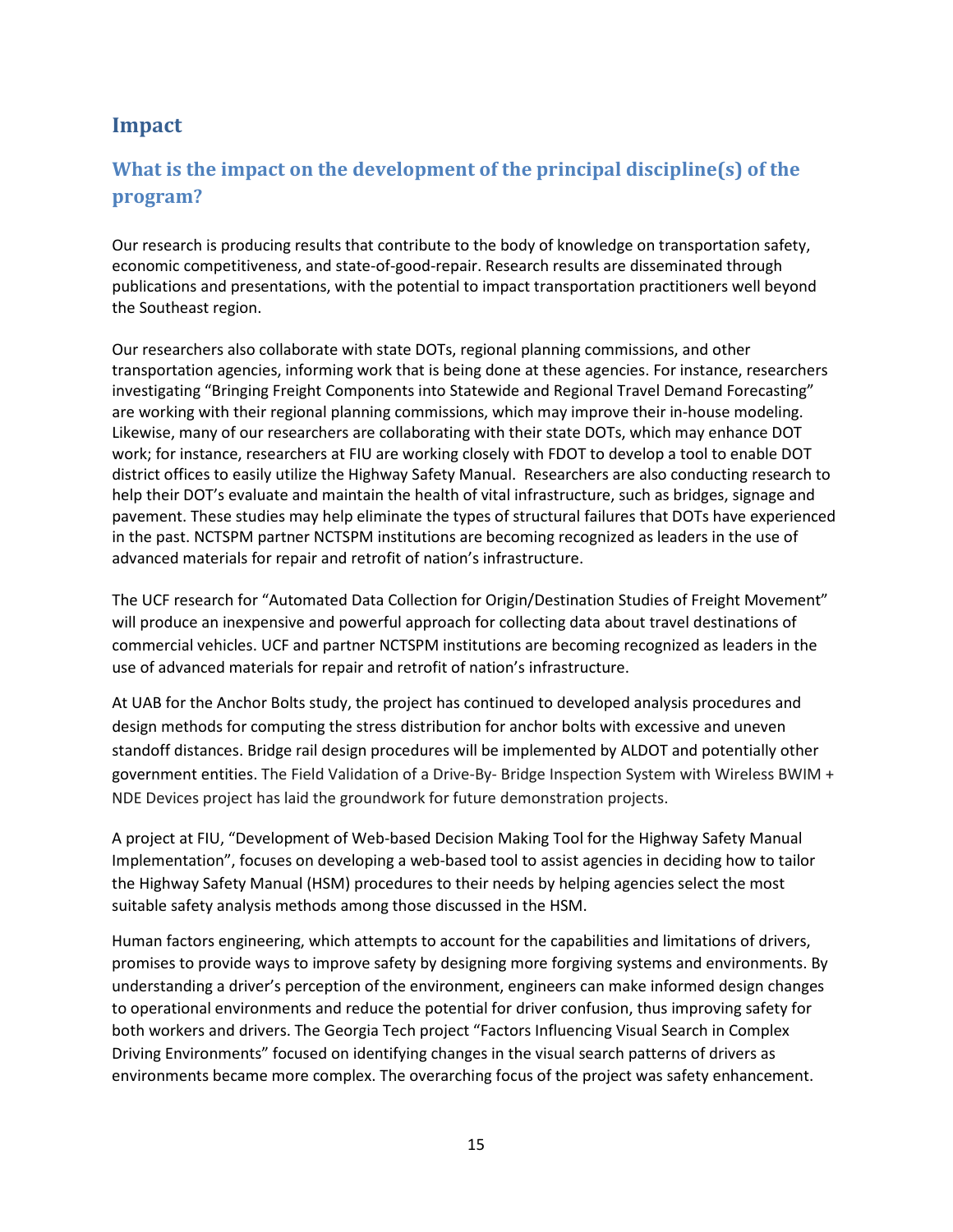### **What is the impact on other disciplines?**

The interdisciplinary nature of NCTSPM's work impacts disciplines beyond transportation engineering. Our work spans public policy, public health, and economics.

For instance, several projects focus on freight movement; these studies not only inform the discipline of transportation engineering, but also the disciplines of supply chain management and regional economics.

"Optimizing EMS Through the use of Intelligent Transportation Systems (ITS) Technologies", a project at UAB, impacts the discipline of health.

The FIU project "Examining the Value of Travel Time Reliability for Freight Transportation to Support Freight Planning and Decision-Making" advances the understanding of how the freight industry values transportation system performance in travel time reliability. Understanding the pattern and sensitivity of the demand is critical to freight investment and policy decisions.

The Georgia Tech project "Estimating the Monetary Benefits of Reducing Delays on Heavily Trafficked Truck Freight Corridors in Georgia" focuses on improving the information provided to state planners by assessing the state-of-the art in value of travel time saving for different classes of truck and automobile travel, and developing a practical method that can be applied at the statewide, corridor level for the purposes of deriving the monetary benefits of limiting within-corridor travel delays.

### **What is the impact on transportation workforce development?**

NCTSPM places a heavy emphasis on workforce development. Each partner university engages in a variety of activities to support this work.

During the reporting period, over 27 students were involved in our research projects, providing them with valuable experience in transportation research and over 11 of those students received degrees.

The transportation graduate program at UCF has produced graduates receiving both MS and Ph.D. degrees and engineering consulting firms, academia, and public agencies employed their recipients. Specifically, the Florida Department of Transportation, the Florida Turnpike Enterprises, and the City of Orlando are the three public agencies that hired the majority of our MS graduates. Other Ph.D. graduates were hired in academic institutions in Australia, China, and the US.

At FIU, about six undergraduate and graduate students have been funded to conduct research for NCTSPM and match projects.

At UAB during the reporting period, students completed numerous master's theses and developed dissertations. For example:

MS Thesis: Yahya M. Abdelrazek: "Cyber physical system for monitoring and controlling loads" (Graduated Summer 2016).

MS Thesis: Amin Pahlevannejad (MS Thesis leading to PhD): "Impact Simulation of Reinforced Concrete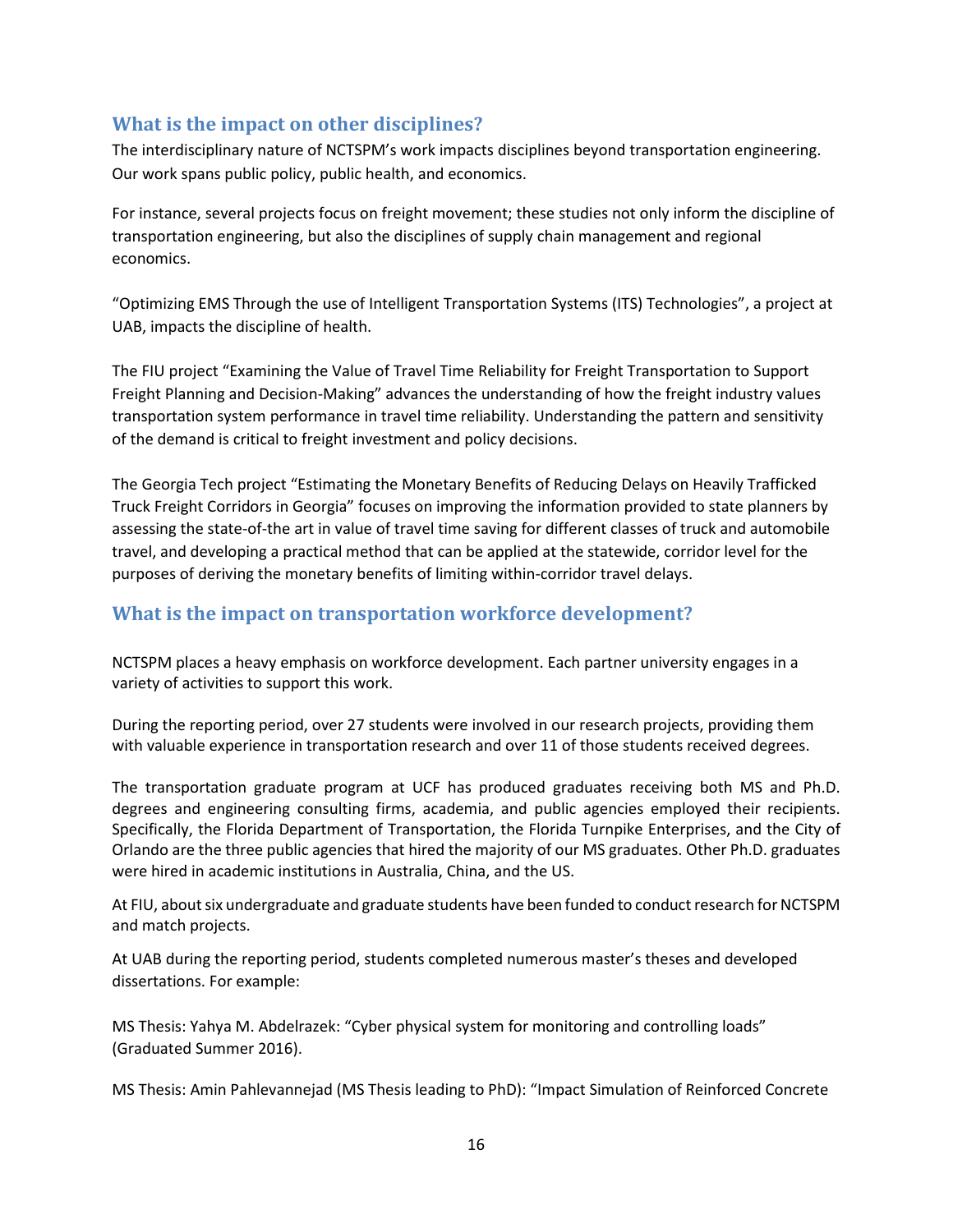in LS-DYNA", (Graduated Summer 2016).

MS Project: Chris Arias: "The Use of Three Dimensional Finite Element Analysis to Simulate a Vehicle Moving Across a Bridge (Graduated Fall 2016).

PhD Dissertation Proposal (approved) by Ahmed Hattab: Drive-by Bridge Monitoring and Damage Identification

PhD Dissertation Proposal (approved) by Erik Winardi: Simulation of Dynamic Interaction of Bridge with Wind and vehicle

**What is the impact on physical, institutional, and information resources at the university or other partner institutions?**

Nothing new to report.

#### **What is the impact on technology transfer?**

Technology transfer is an important component of our program. Many of our research projects have a focus on being applied, so that transportation agencies can readily apply them to their own work.

The main vehicle for technology transfer is presentations and publications delivered by our researchers. During 2016, NCTSPM produced over 111 research reports and journal publications, and presented over 66 conference proceedings, invited presentations/lectures on research findings, workshops, seminars, and webinars on a variety of research projects and produced one patent. Research papers were cited over 85 times in 2016.

The Georgia Tech project "Evaluation of the Cost Effectiveness of Illumination as a Safety Treatment at Rural Intersections" developed a tool that gives state DOTs better information for making decision about when illumination, as well as, what level of illumination is justified in a rural setting from a safety and operations perspective. Illumination is a proven safety countermeasure to the significantly higher fatality rates associated with late-night/early-morning driving.

UAB projects have been presented at conferences and in technical journals (see previous sections). UAB is continuing work to transfer the Birmingham freight model to the Birmingham Regional Planning Commission to improve regional modeling efforts.

FIU made two presentations at the 10th University Transportation Center Spotlight Conference: Pedestrian and Bicycle Safety, Washington, DC, December 1-2, 2016.

The UCF research resulting in the application of the off-the-shelf technology for data collection.

### **What is the impact on society beyond science and technology?**

We expect several projects will have impacts beyond science/engineering professions.

The collection of reliable origin/destination data for freight has profound consequences for a large range of application in both planning and operations. The outcomes of the UCF project "Automated Data Collection for Origin/Destination Studies of Freight Movement" are expected to reduction of emissions,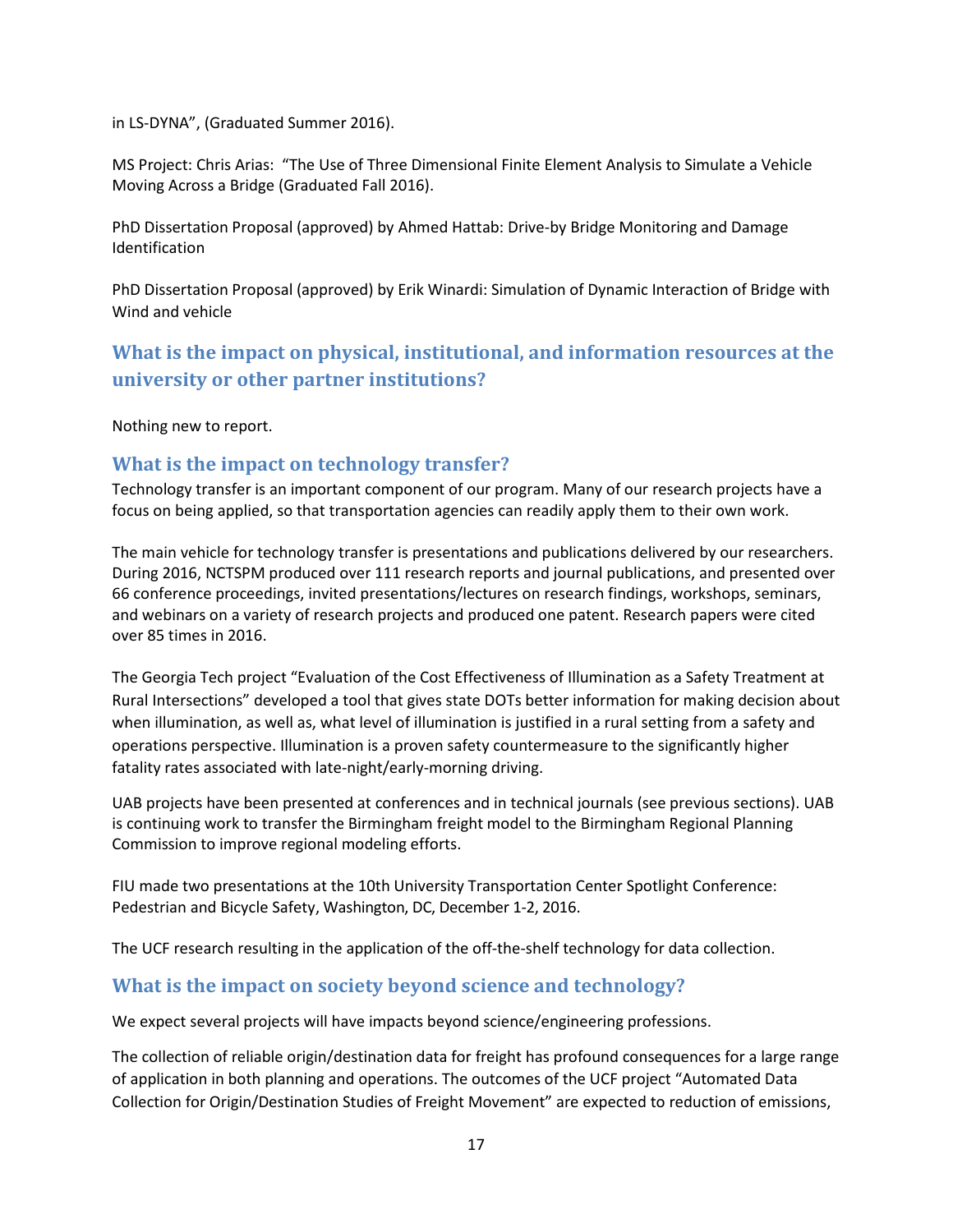travel time, cost of goods transport and increase the capacity of the national highway system to move freight.

The Georgia Tech analyses of the project "HOV to HOT Conversion Impacts on Carpooling" assessed potentially important demographic and land use factors associate with noted changes in carpooling activities within each sample strata. The findings should have significant policy implications for future HOV/HOT conversion projects with regard to the retention and promotion of carpools. The carpooling survey method can also apply to the implementation of similar surveys in other regions.

The UAB project "Optimizing Emergency Medical Services (EMS) Through the Use of Intelligent Transportation Systems (ITS) Technologies" focuses on the integration of ITS technologies into the transportation system's infrastructure, which can greatly benefit EMS operations. The expected benefits from this synergy are tremendous for the healthcare sector, the transportation sector, and the public.

### **Changes/Problems**

**Changes in approach and reasons for change**: Nothing to Report **Changes that have a significant impact on expenditures**: Nothing to Report **Significant changes in use or care of human subjects, vertebrate animals and/or biohazards**: Nothing to Report **Change of primary performance site location from that originally proposed**: Nothing to Report

## **Special Reporting Requirements**

### **Specific Requirements**

**Website**: Created and operational in 2013; continues to be updated regularly as new information becomes available

**Directory of Key Personnel**: Information available on the program website and updated as needed **Financial and Annual Share Reports**: The SF425 requirements will be met by separate report. **FFATA Subaward and Executive Compensation Report**: Will be met by separate submission **Research Project Descriptions**: Available on program website. The projects selected and funded by the center are provided below.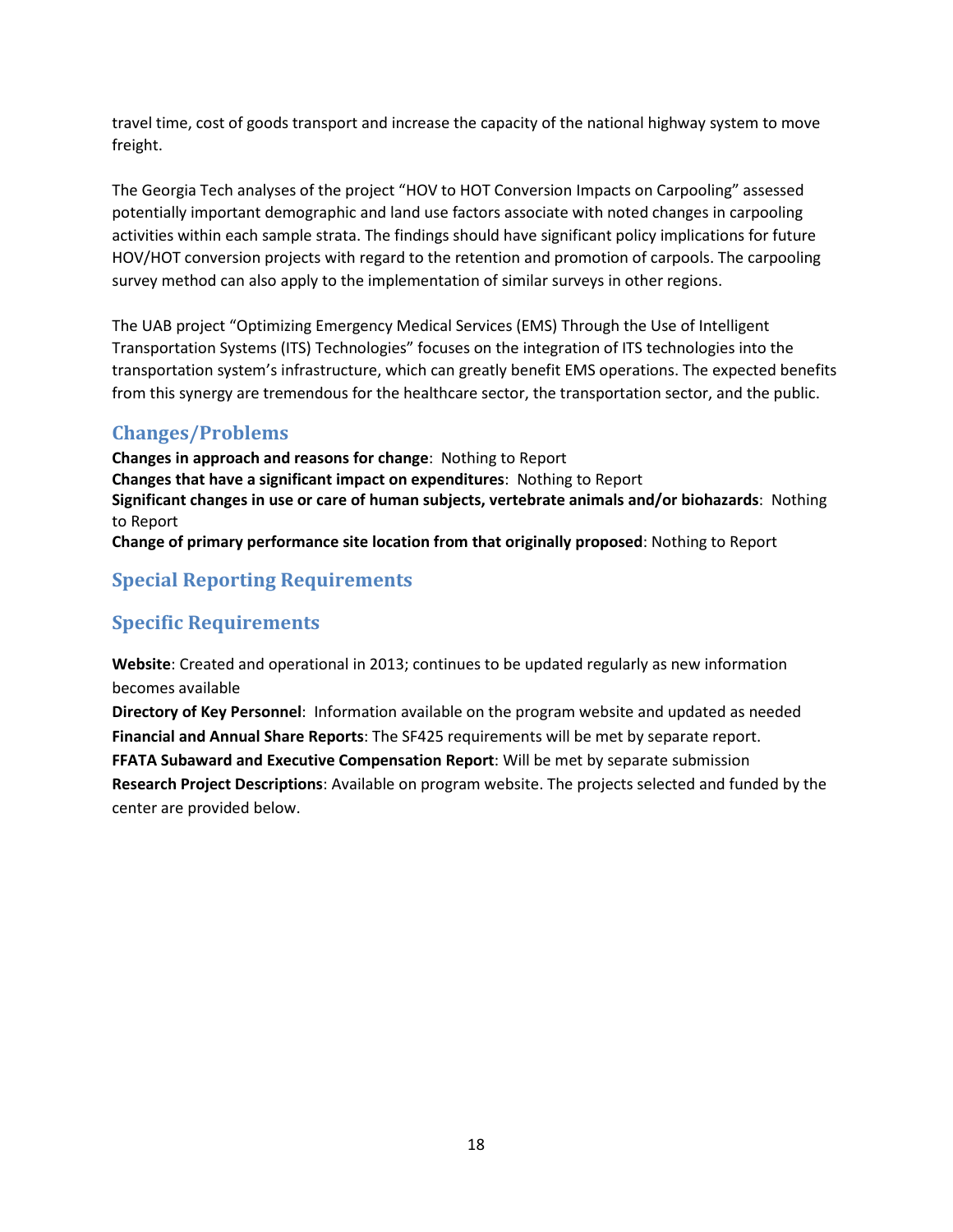# **Projects Selected for Funding by NCTSPM**

| <b>Project Title</b>                                                                                                                                               | Lead               | Principal                         |
|--------------------------------------------------------------------------------------------------------------------------------------------------------------------|--------------------|-----------------------------------|
| Integrating Safety in Developing a Variable Speed Limit System                                                                                                     | Uniy<br><b>UCF</b> | Investigator<br>Mohamed Abdel-Aty |
|                                                                                                                                                                    | <b>FIU</b>         | <b>Berrin Tansel</b>              |
| Reducing Service Interruptions in Linear Infrastructure Systems (Transportation and<br>Water/Sewer) by Synchronizing Schedules for Selected Maintenance Activities |                    |                                   |
| Performance Measurements of Transportation Systems based on Fine-Grained Data                                                                                      | <b>FIU</b>         | Mohammed Hadi                     |
|                                                                                                                                                                    |                    |                                   |
| Collected by AVI and AVL Systems<br>Full-Scale Wall of Wind Testing of Variable Message Signs (VMS) Structures to Develop                                          | <b>FIU</b>         | Arindam Chowdhury                 |
| Drag Coefficients for AASHTO Supports Specifications                                                                                                               |                    |                                   |
|                                                                                                                                                                    | GT                 | Hans Klein                        |
| Information Services in Social Networked Transportation                                                                                                            | <b>FIU</b>         | Xia Jin                           |
| Traffic Management Centers: Challenges, Best Practices, and Future Plans                                                                                           |                    |                                   |
| Digital Advertising Billboards and Driver Distraction                                                                                                              | <b>UAB</b>         | Virginia Sisiopiku                |
| Impact and Feasibility Study of Solutions for Doubling Heavy Vehicles                                                                                              | <b>UAB</b>         | Nasim Uddin                       |
| Optimizing EMS Through The Use of Intelligent Transportation Systems (ITS) Technologies                                                                            | <b>UAB</b>         | Andrew Sullivan                   |
| Efficient Utilization of the Existing Its System and the Viability of a Proactive Traffic                                                                          | <b>UCF</b>         | Mohamed Abdel-Aty                 |
| Management System for the Orlando-Orange County Expressway Authority System                                                                                        |                    |                                   |
| Development of a Prototype Evidence-Based Database and Planning Tool:                                                                                              | GT                 | Adjo Amekudzi                     |
| Applying Performance Management Principles in Asset Management                                                                                                     |                    |                                   |
| Program Development                                                                                                                                                |                    |                                   |
| Bringing Freight Components into Statewide and Regional Travel Demand Forecasting                                                                                  | GT                 | David Lee                         |
| Development of Risk Management Strategies for State DOTs to Effectively Deal with                                                                                  | GT                 | Baabak Ashuri                     |
| Volatile Prices of Transportation Construction Materials                                                                                                           |                    |                                   |
| Freight Movement and Economic Competitiveness from the                                                                                                             | GT                 | <b>Catherine Ross</b>             |
| <b>Megaregion Perspective</b>                                                                                                                                      |                    |                                   |
| Economic Development and Workforce Impacts of State DOT Expenditures                                                                                               | GT                 | Danny Boston                      |
| Factors Influencing Visual Search in Complex Driving Environments                                                                                                  | GT                 | Mike Hunter                       |
| Next-Generation Wireless Bridge Weigh-in-Motion (WIM) System Incorporated with                                                                                     | GT                 | Yang Wang                         |
| Nondestructive Evaluation (NDE) Capability for Transportation Infrastructure Safety                                                                                |                    |                                   |
| Micro-Dynamics of Business Location and Growth and its Effects on the Transportation                                                                               | GT                 | Frank Southworth                  |
| Network and Congestion in Georgia and the Southeast Region                                                                                                         |                    |                                   |
| Automated Data Collection for Origin/Destination Studies of Freight Movement                                                                                       | <b>UCF</b>         | Amr A. Oloufa                     |
| Enhanced Role of Activity Center Transportation Organizations in Regional Mobility                                                                                 | GT                 | Angshuman Guin                    |
| Georgia SPLOST Database and Clearinghouse for Transportation Finance                                                                                               | GT                 | <b>Catherine Ross</b>             |
| Evaluation of Signage Alternatives for Express Lane Facilities                                                                                                     | <b>FIU</b>         | Albert Gan                        |
| Innovative Modular High Performance Lightweight Decks for Accelerated Bridge                                                                                       | <b>FIU</b>         | Amir Mirmiran                     |
| Construction                                                                                                                                                       |                    |                                   |
| Field Validation of a Drive-By Bridge Inspection System with Wireless BWIM + NDE Devices                                                                           | GT                 | Yang Wang                         |
| Development of a Web-based Decision Making Tool for the Highway Safety Manual                                                                                      | <b>FIU</b>         | Priyanka Alluri                   |
| Implementation                                                                                                                                                     |                    |                                   |
| A Data Driven Approach to State Transportation Investment Decisions: a Transportation                                                                              | GT                 | Timothy F. Welch                  |
| Project Investment and Evaluation Resource (T-Pier)                                                                                                                |                    |                                   |
| Freight impacts on Small Urban and Rural Areas                                                                                                                     | GT                 | <b>Catherine Ross</b>             |
| HOV to HOT Conversion Impacts on Carpooling                                                                                                                        | GT                 | Yanzhi "Ann" Xu                   |
| Consumer Response to Road Pricing: Macro and Micro Modeling Tools for Socioeconomic                                                                                | GT                 | Randall Guensler                  |
| <b>Evaluation and Pricing of Managed Lanes</b>                                                                                                                     |                    |                                   |
| Evaluation of the Cost Effectiveness of Illumination as a Safety Treatment at Rural                                                                                | GT                 | Angshuman Guin                    |
| Intersections                                                                                                                                                      |                    |                                   |
| Assessment of High Early Strength Limestone Blended Cement for Next Generation                                                                                     | GT                 | Kimberly Kurtis                   |
| <b>Transportation Structures</b>                                                                                                                                   |                    |                                   |
| Managing Transportation System Health: Setting Performance Targets and Policies in Non-                                                                            | GT                 | Adjo Amekudzi                     |
| Uniform Regions and Jurisdictions to Achieve Uniform Statewide and National Objectives                                                                             |                    |                                   |
| Extending HYRISK to Predict Scour Risk as a Function of Soil Erodibility Characteristics                                                                           | GT                 | Laurie Garrow                     |
| Cooperative Vehicle-Highway Automation (CVHA) Technology: Simulation of Benefits and                                                                               | GT                 | <b>Michael Rodgers</b>            |
| <b>Operational Issues</b>                                                                                                                                          |                    |                                   |